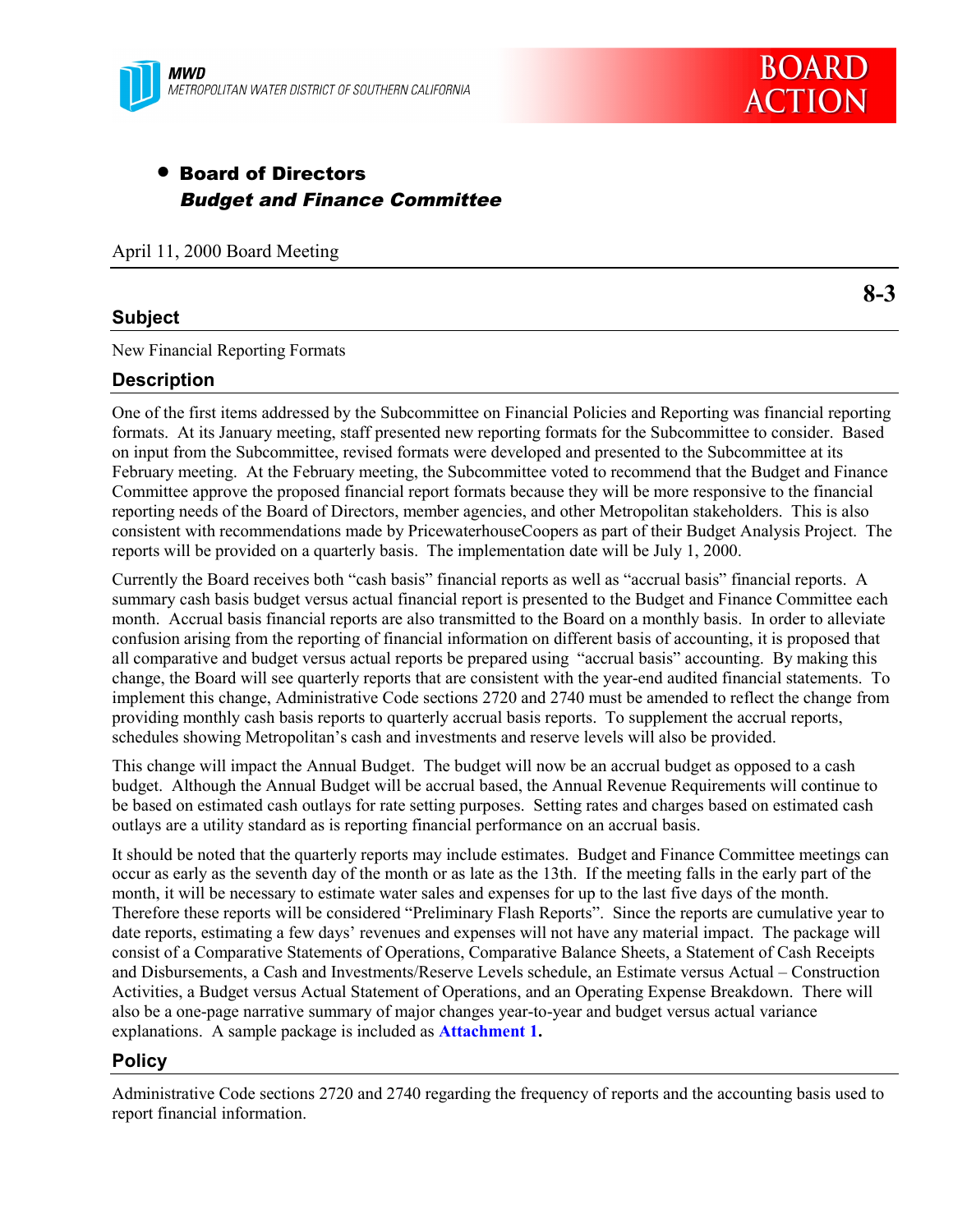### **Board Options/Fiscal Impacts**

#### **Option #1**

Approve the amendments to Administrative Code sections 2720 and 2740 set forth in **Attachment 2** to change the frequency of financial reporting and the basis of accounting used to report financial information. **Attachment 3** shows the additions and deletions being made to the current sections. **Fiscal Impact:** None

#### **Option #2**

Retain status quo. The financial reports the Board currently receives will remain the same. **Fiscal Impact:** None

#### **Staff Recommendation**

**Option #1.**

Inistance 3/20/2000 *Lambertus H. Becker Date Chief Financial Officer* 0 3/29/2000S *General Manager Date*

**Attachment 1 – Sample package Attachment 2 – Admin. Code sections Attachment 3 – Admin. Code sections with additions/deletions**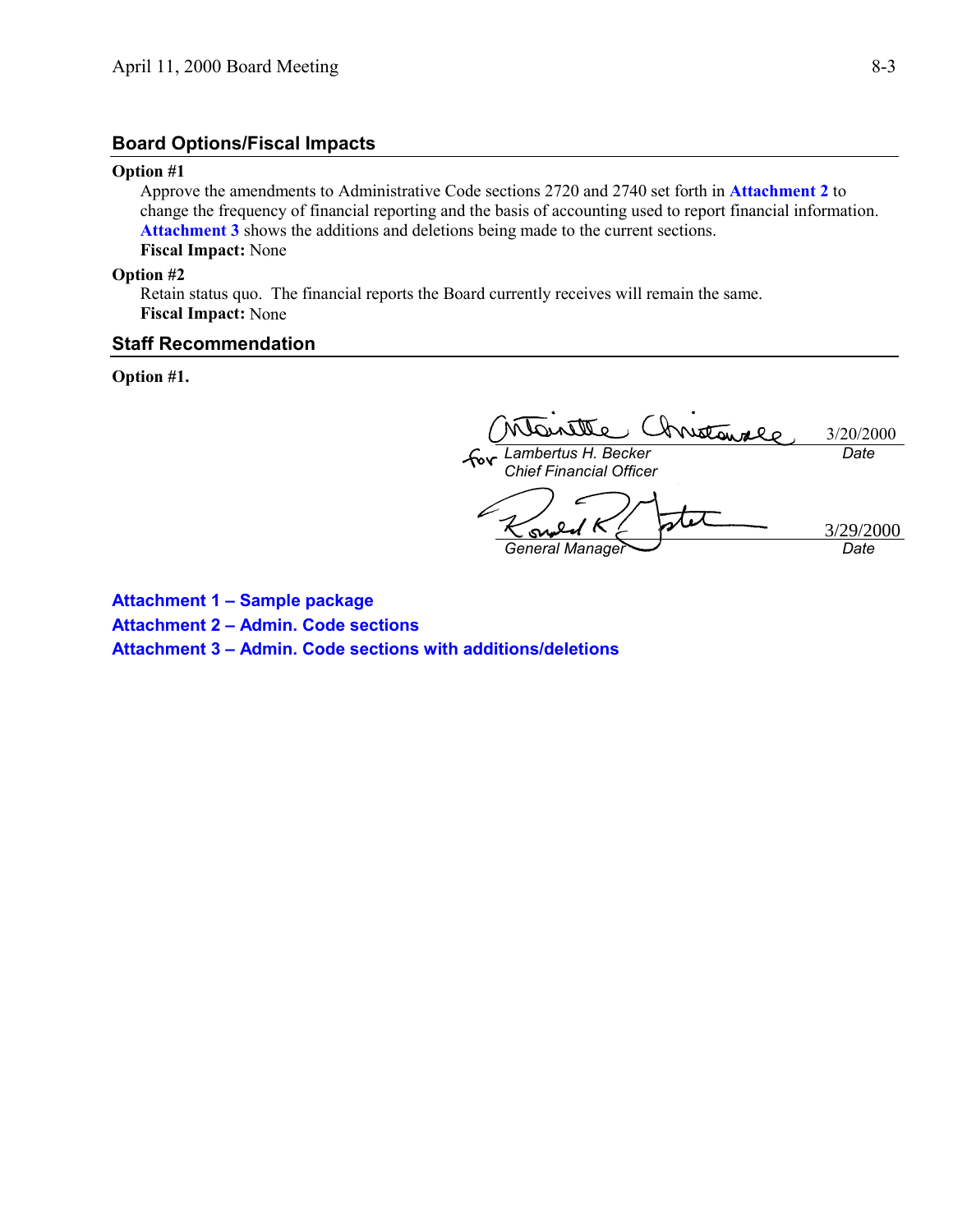# *MWD METROPOLITAN WATER DISTRICT OF SOUTHERN CALIFORNIA*

# **Quarterly Financial Report for the Six Months Ended December 31, 1999**

|                                                 | Page No. |
|-------------------------------------------------|----------|
| Summary                                         |          |
| <b>Comparative Statements of Operations</b>     | 2        |
| <b>Comparative Balance Sheets</b>               | 3        |
| Cash and Investments                            | 4        |
| Cash Receipts and Disbursements                 | 5        |
| Estimate vs. Actual – Capital Investment Plan   | 6        |
| Budget vs. Actual – Statement of Operations     | 7        |
| Budget vs. Actual - Operating Expense Breakdown | 8        |
| Ratio Definitions                               | q        |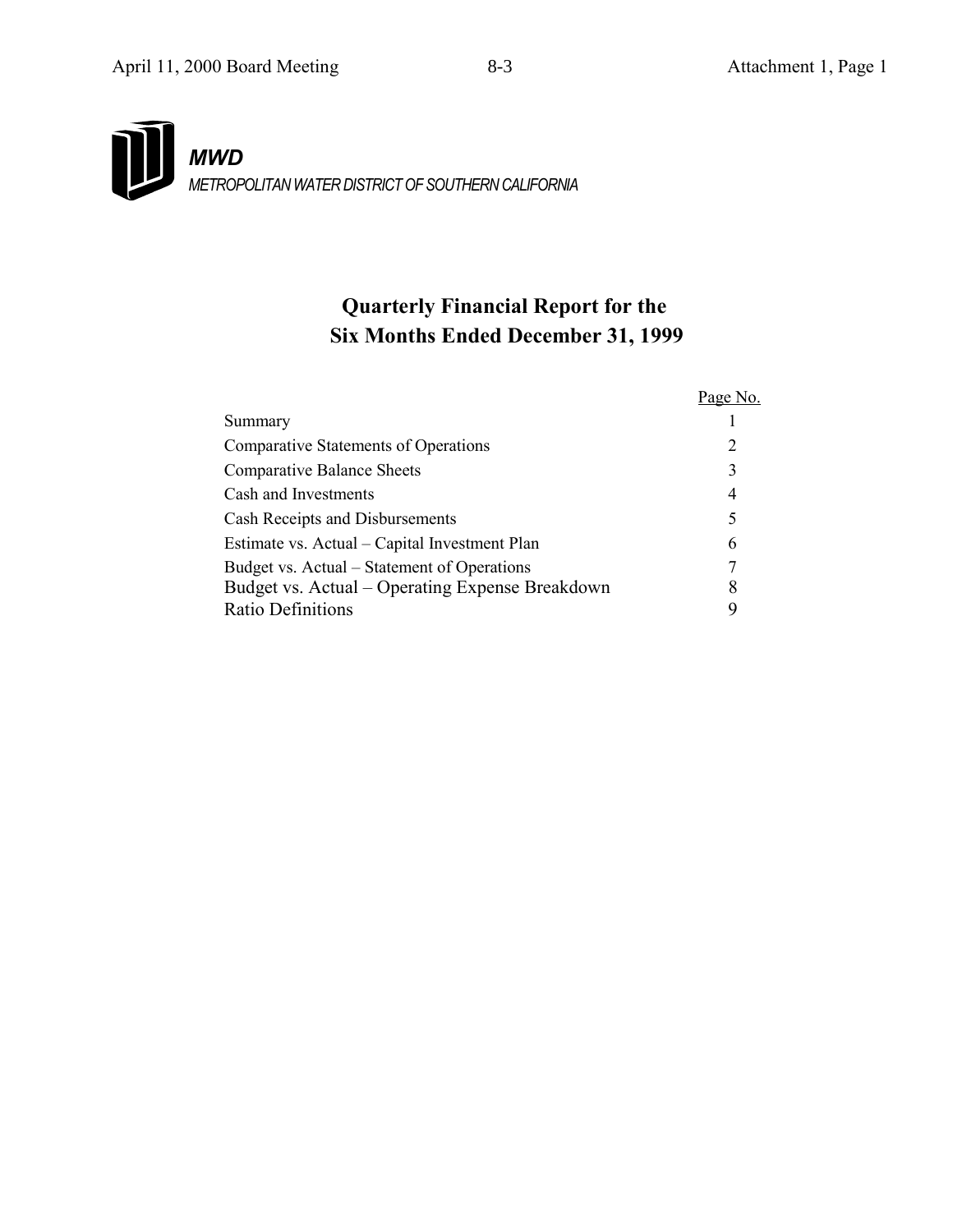# **Quarterly Financial Report for the Six Months Ended December 31, 1999**

### **Comparative Statement of Operations**

Operating revenues through December 1999 total \$465.3 million, which is \$90.2 million greater than the same period last year, reflecting higher water sales. Water sales year-to-date total 1.077 million acre-feet (MAF) as compared to .843 MAF for the first six months of last year.

Operating expenses of \$196.2 million are \$3.3 million more than last year at this time primarily due to higher water and power costs associated increased deliveries offset by lower O&M costs achieved through the reorganization. Amortization expense is \$6.1 million higher than last year based on the latest cost projections from the Department of Water Resources for the State Water Contract.

Other Income (Expense) of \$32.3 million is relatively unchanged from last year.

### **Balance Sheet**

Assets total \$8.429 billion which is \$275.1 million more than in December 1998. Cash and investments are \$341.7 million less as bond proceeds have been spent on construction projects. Conversely, Property, Plant and Equipment, net, is \$492.6 million higher than last December reflecting construction progress on Diamond Valley Lake and Inland Feeder projects.

Liabilities total \$4.116 billion which is \$20.2 million less than in December 1998. Accrued interest costs were lower this year because of the timing of interest payments. Normally interest payments are made on January 2 of each year. This year, interest payments were made in late December (thus reducing accrued interest expense) to avoid any Y2K problems.

### **Estimate vs. Actual – Construction Activities**

Construction activity expense totaled \$201.2 million, which is 30 percent under budget. Numerous projects are on hold pending Management's review of the Capital Improvement Program.

# **Budget vs. Actual for the Six Months Ended December 31, 1999 – Statement of Operations**

Operating revenues are \$465.3 million or 13 percent higher than budget. Water sales are 135,000 acrefeet higher than the budget of 942,000 acre-feet.

Operating expenses are \$269.5 million which is nine percent below budget reflecting cost reductions associated with the reorganization, slightly lower unit power costs than budget estimates, and lower water management program expense. Numerous water management projects are on hold until the Board finalizes the strategic plan.

It is anticipated that year-end revenues will substantially exceed budget estimates due to the warm dry weather of the past few months. Year-end expenditures could be significantly under budget depending on the impact of the reorganization and the outcome of the strategic plan. Current estimates indicate that there is a possibility that reserves could exceed the maximum reserve level of \$307 million at year-end.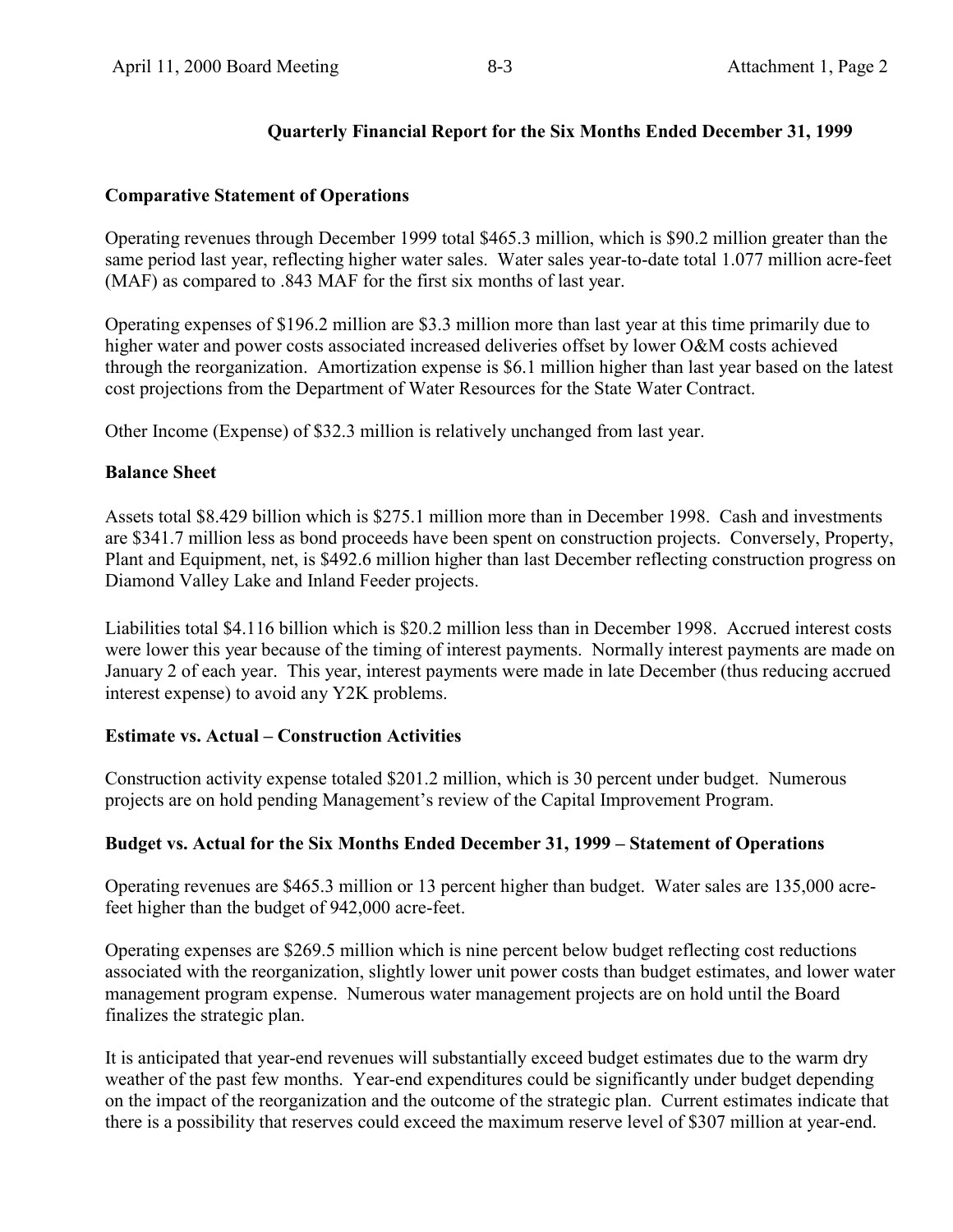| Comparative Statements of Operations - Accrual Basis (Preliminary) |
|--------------------------------------------------------------------|
| (\$ in Millions)                                                   |

| <b>Comparative Statements of Operations - Accrual Basis (Preliminary)</b><br>(\$ in Millions) |                                   |              |         |
|-----------------------------------------------------------------------------------------------|-----------------------------------|--------------|---------|
|                                                                                               | For the Six Months Ending<br>1999 | December 31, | 1998    |
| <b>Operating Revenues:</b>                                                                    |                                   |              |         |
| <b>Water Sales</b>                                                                            | \$<br>415.5                       | \$           | 326.9   |
| <b>RTS</b>                                                                                    | 40.0                              |              | 40.0    |
| <b>Hydroelectric Power and Other</b>                                                          | 9.8                               |              | 8.2     |
| <b>Total Operating Revenues</b>                                                               | 465.3                             |              | 375.1   |
| <b>Operating Expenses:</b>                                                                    |                                   |              |         |
| <b>Power &amp; Water Costs</b>                                                                | 92.5                              |              | 87.3    |
| <b>Operations &amp; Maintenance</b>                                                           | 89.4                              |              | 92.0    |
| Water Management Programs, Net                                                                | 13.7                              |              | 13.4    |
| Other                                                                                         | 0.6                               |              | 0.2     |
| <b>Operating Expenses</b>                                                                     | 196.2                             |              | 192.9   |
| Depreciation & Amortization                                                                   | 73.3                              |              | 65.6    |
| <b>Operating Income</b>                                                                       | 195.8                             |              | 116.6   |
| <b>Other Income (Expense):</b>                                                                |                                   |              |         |
| <b>Net Taxes/Annexations</b>                                                                  | 46.8                              |              | 43.1    |
| Interest Income                                                                               | 22.1                              |              | 37.0    |
| <b>Bond Interest Expense</b>                                                                  | (27.9)                            |              | (46.2)  |
| <b>Research and Development</b>                                                               | (8.5)                             |              |         |
| Other                                                                                         | (0.2)                             |              | (2.8)   |
| Total Other Income - Net                                                                      | 32.3                              |              | 31.1    |
| <b>Net Income</b>                                                                             | 228.1<br>\$                       | \$           | 147.7   |
|                                                                                               |                                   |              |         |
| <b>Sales Statistics:</b>                                                                      |                                   |              |         |
| Water Sales (TAF)                                                                             | 1,077.3                           |              | 842.7   |
| Hydroelectric Power Sales (TKwH)                                                              | 189.5                             |              | 139.9   |
| <b>Ratios:</b>                                                                                |                                   |              |         |
| Operating                                                                                     | 42.2%                             |              | 51.4%   |
| Revenue Bond Debt Service Coverage (rolling 12 months)                                        |                                   |              |         |
| Revenue Bond & Commercial Paper                                                               |                                   |              |         |
| Debt Service Coverage (rolling 12 months)                                                     | 58.5%                             |              | 53.4%   |
|                                                                                               |                                   |              |         |
| O&M as a % of Operating Expenses                                                              | 45.6%                             |              | 47.7%   |
| Net Change in O&M to CPI                                                                      | $-5.1%$                           |              | $-7.2%$ |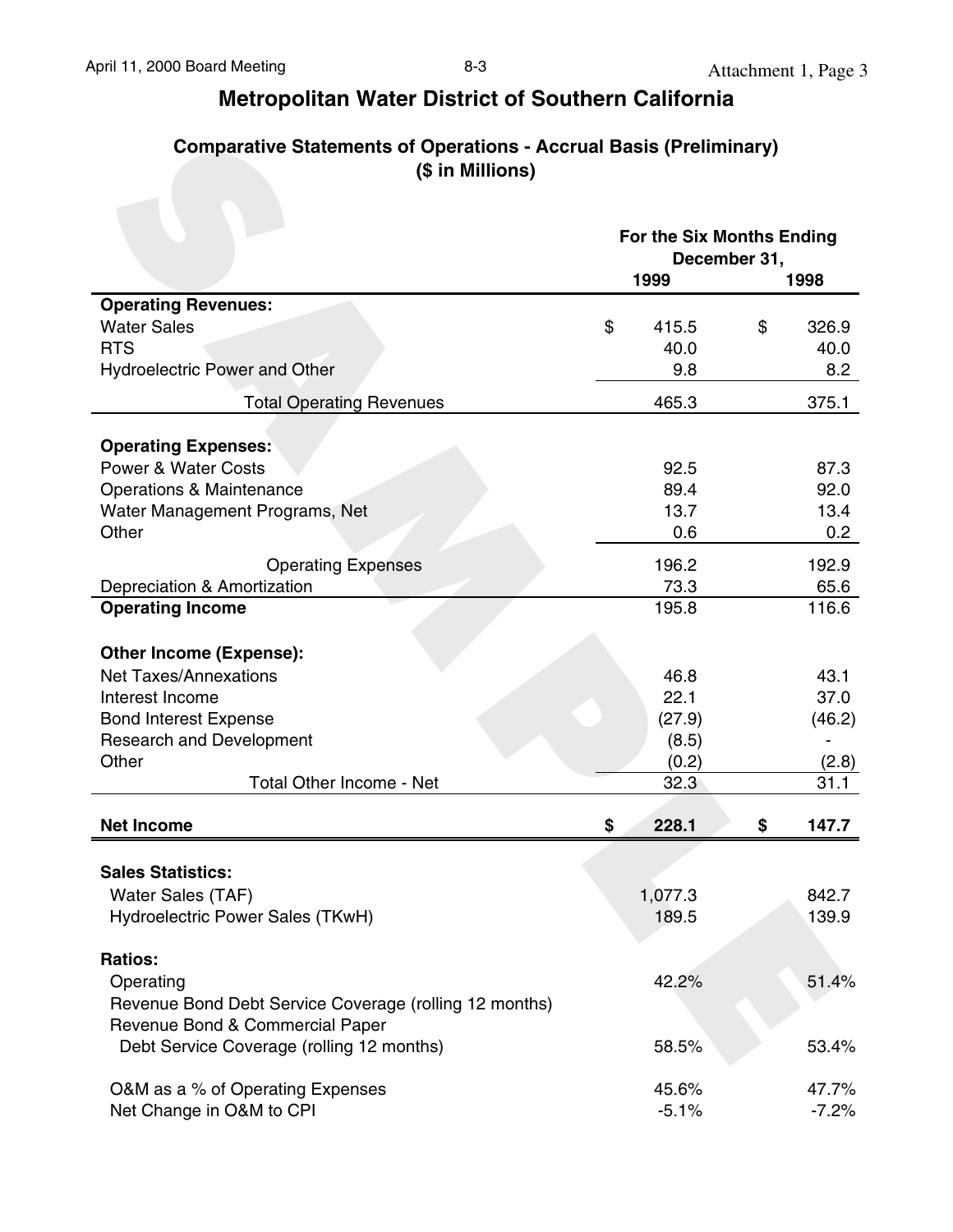# **Comparative Balance Sheets - Accrual Basis (Preliminary) (\$ in Millions)**

|                                                  | December 31,  |               |
|--------------------------------------------------|---------------|---------------|
|                                                  | 1999          | 1998          |
| <b>Assets:</b>                                   |               |               |
| Cash and investments at cost                     | \$<br>965.7   | \$<br>1,307.4 |
| <b>Accounts Receivable</b>                       | 274.3         | 217.6         |
| Property, Plant and Equipment, net               | 5,111.7       | 4,619.1       |
| Participation Rights, net                        | 1,784.3       | 1,703.0       |
| Deferred Charges and Water Rights                | 228.9         | 236.8         |
| Other                                            | 63.8          | 69.7          |
| <b>Total Assets</b>                              | \$<br>8,428.7 | \$<br>8,153.6 |
|                                                  |               |               |
| <b>Liabilities and Equity:</b><br>Long-Term Debt | \$<br>3,092.3 | \$<br>3,099.5 |
| <b>Commercial Paper Notes</b>                    | 350.0         | 300.0         |
| <b>Off-Aqueduct Power Facilities</b>             | 118.0         | 126.4         |
| Accounts Payable and Accrued Bond Interest       | 40.4          | 92.8          |
| Deferred Income                                  | 91.1          | 93.6          |
| <b>State Water Project Obligations</b>           | 337.7         | 334.2         |
| <b>Trust Funds and Other</b>                     | 86.4          | 89.6          |
| <b>Total Liabilities</b>                         | 4,115.9       | 4,136.1       |
| <b>Equity</b>                                    | 4,312.8       | 4,017.5       |
| <b>Total Liabilities and Equity</b>              | 8,428.7       | 8,153.6       |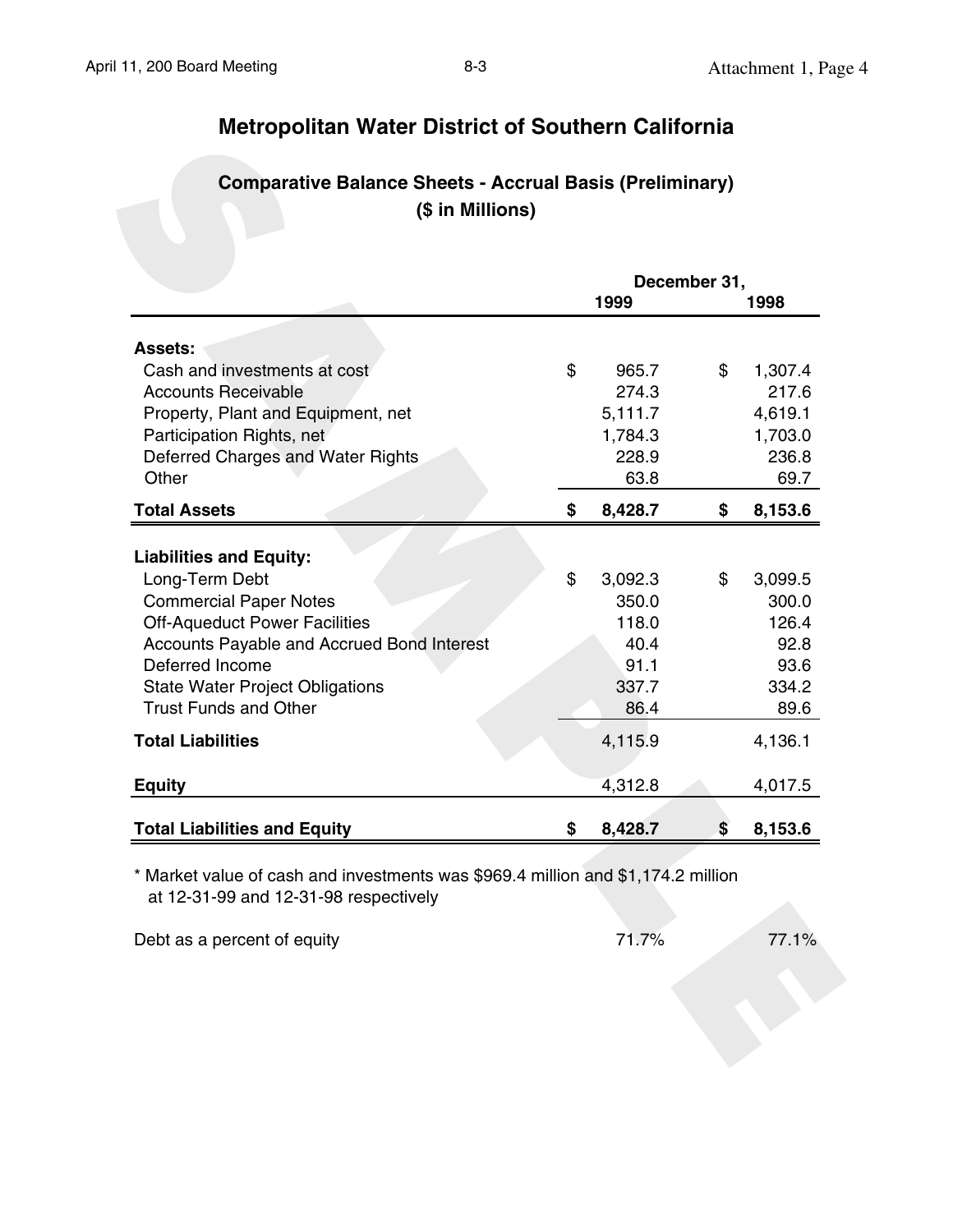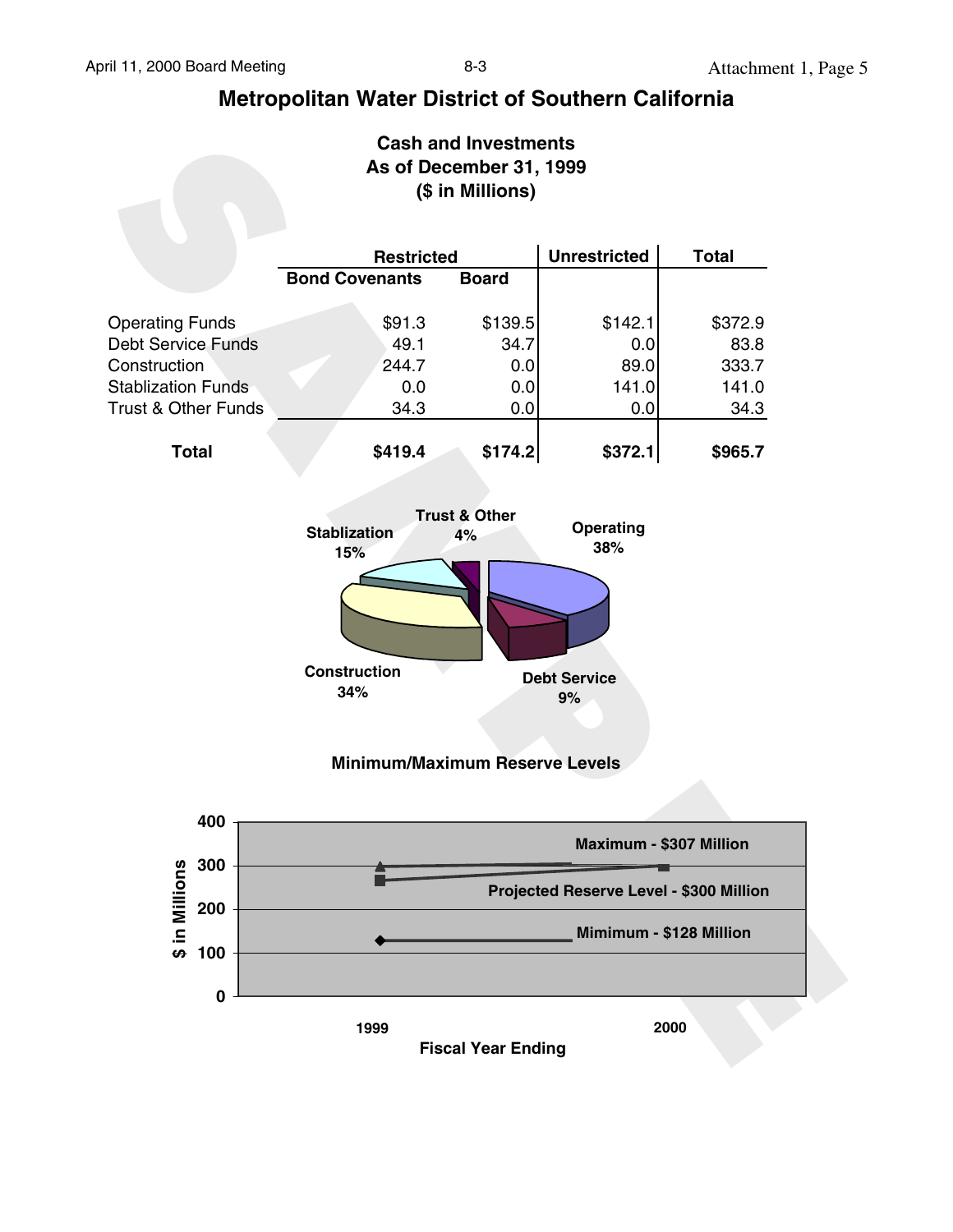# **Statement of Cash Receipts and Disbursements (\$ in Millions)**

|                                                  | For the Six Months Ending | December 31, |         |
|--------------------------------------------------|---------------------------|--------------|---------|
|                                                  | 1999                      |              | 1998    |
| <b>Cash Receipts:</b>                            |                           |              |         |
| Cash received from water sales                   | \$<br>391.5               | \$           | 342.3   |
| Cash received from tax levy                      | 44.3                      |              | 41.5    |
| Cash received from readiness-to-serve charges    | 32.2                      |              | 31.6    |
| Cash received from power recoveries              | 6.7                       |              | 6.9     |
| Interest on investments                          | 21.1                      |              | 45.3    |
| Proceeds from new debt issuances                 | 249.2                     |              |         |
| Proceeds from refunding debt issuances           |                           |              | 259.4   |
| Other                                            | 5.3                       |              | 2.2     |
| <b>Total Cash Receipts</b>                       | 750.3                     |              | 729.2   |
|                                                  |                           |              |         |
| <b>Cash Disbursements:</b>                       |                           |              |         |
| Acquisition and construction of capital assets   | 207.6                     |              | 342.8   |
| Cash paid to Department of Water Resources       | 182.5                     |              | 152.5   |
| Principal and interest paid on long-term debt    | 175.9                     |              | 128.7   |
| Cash paid for operating and maintenance expenses | 119.0                     |              | 130.2   |
| Cash paid for CRA power                          | 10.4                      |              | 10.1    |
| Cash paid for Deferred Water Rights              | 9.4                       |              | 4.7     |
| Escrow, refunding debt                           |                           |              | 212.4   |
| Other                                            | 0.8                       |              | 2.3     |
| <b>Total Cash Disbursements</b>                  | 705.6                     |              | 983.7   |
| Net increase (decrease) in cash during period    | 44.7                      |              | (254.5) |
| Cash, at beginning of period                     | 920.9                     |              | 1,561.9 |
|                                                  |                           |              |         |
| Cash, at end of period                           | \$<br>965.6               | \$           | 1,307.4 |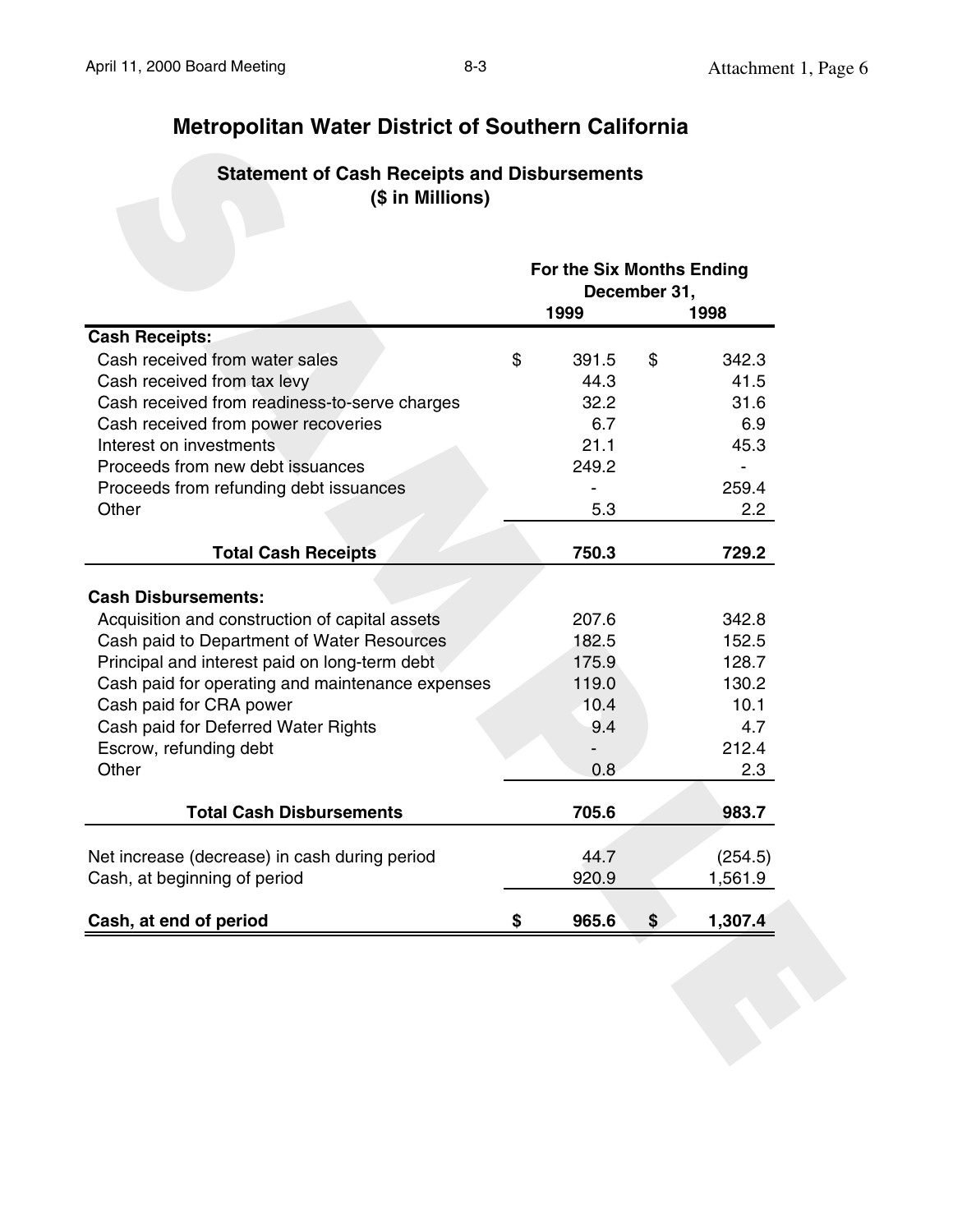#### **Budget vs. Actual - Construction Activities For the Six Months Ended December 31, 1999 (Preliminary) (\$ in Millions - Accrual Basis)**

|                                                                     | <b>Budget vs. Actual - Construction Activities</b><br>For the Six Months Ended December 31, 1999 (Preliminary)<br>(\$ in Millions - Accrual Basis)<br><b>Fiscal Year</b><br><b>Budget</b><br>Actual<br>Variance<br>Projected |                            |               |                    |           |                   |                  |    |                         |                            |                     |                |                 |  |  |
|---------------------------------------------------------------------|------------------------------------------------------------------------------------------------------------------------------------------------------------------------------------------------------------------------------|----------------------------|---------------|--------------------|-----------|-------------------|------------------|----|-------------------------|----------------------------|---------------------|----------------|-----------------|--|--|
|                                                                     |                                                                                                                                                                                                                              | to Date                    |               | to Date            |           | \$                | %                |    | <b>Budget</b>           |                            | Year-End            | Variance<br>\$ | %               |  |  |
| <b>Sources of Funds</b>                                             |                                                                                                                                                                                                                              |                            |               |                    |           |                   |                  |    |                         |                            |                     |                |                 |  |  |
| <b>Bond Construction Funds</b><br>PAYG Funds                        | \$                                                                                                                                                                                                                           | 230.6<br>57.7              | $\frac{1}{2}$ | $151.2$ \$<br>50.2 |           | (79.4)<br>(7.5)   | $-34%$<br>$-13%$ | \$ | 461.1 \$<br>115.3       |                            | 334.2<br>115.3      | \$(126.9)      | $-28%$<br>$0\%$ |  |  |
| <b>Total</b>                                                        | \$                                                                                                                                                                                                                           | 288.2                      | \$            | 201.3              | \$        | (86.9)            | $-30%$           | \$ | 576.4                   | \$                         | 449.5               | \$(126.9)      | $-22%$          |  |  |
|                                                                     |                                                                                                                                                                                                                              |                            |               |                    |           |                   |                  |    |                         |                            |                     |                |                 |  |  |
| <b>Program Expenditures</b>                                         |                                                                                                                                                                                                                              |                            |               |                    |           |                   |                  |    |                         |                            |                     |                |                 |  |  |
| Diamond Valley Lake                                                 | \$                                                                                                                                                                                                                           | 140.2                      | $\frac{1}{2}$ | 117.3              | \$        | (22.9)            | $-16%$           | \$ | 280.4 \$                |                            | 176.2               | \$(104.2)      | $-37%$          |  |  |
| <b>Inland Feeder</b>                                                |                                                                                                                                                                                                                              | 81.4                       |               | 59.9               |           | (21.5)            | $-26%$           |    | 162.7                   |                            | 141.9               | (20.8)         | $-13%$          |  |  |
| Local Groundwater Projects                                          |                                                                                                                                                                                                                              | 15.7                       |               | 1.9                |           | (13.8)            | $-88%$           |    | 31.3                    |                            | 26.4                | (4.9)          | $-16%$          |  |  |
| <b>Oxidation Retrofit Program</b><br>Lake Mathews Outlet Facilities |                                                                                                                                                                                                                              | 14.9                       |               | 4.0                |           | (10.9)            | $-73%$<br>$-63%$ |    | 29.7<br>5.4             |                            | 22.9<br>6.3         | (6.8)          | $-23%$          |  |  |
| Other                                                               |                                                                                                                                                                                                                              | 2.7<br>33.5                |               | 1.0<br>17.2        |           | (1.7)<br>(16.3)   | $-49%$           |    | 66.9                    |                            | 75.8                | 0.9<br>8.9     | 17%<br>13%      |  |  |
|                                                                     |                                                                                                                                                                                                                              |                            |               |                    |           |                   |                  |    |                         |                            |                     |                |                 |  |  |
| <b>Total</b>                                                        | \$                                                                                                                                                                                                                           | 288.2                      | \$            | 201.3              | $\bullet$ | (86.9)            | $-30%$           | \$ | 576.4 \$                |                            | 449.5               | \$(126.9)      | $-22%$          |  |  |
| <b>Major Program Statistics</b>                                     |                                                                                                                                                                                                                              |                            |               |                    |           |                   |                  |    |                         |                            |                     |                |                 |  |  |
|                                                                     |                                                                                                                                                                                                                              |                            |               | Project            |           |                   |                  |    | Projected               |                            | Projected           |                |                 |  |  |
|                                                                     |                                                                                                                                                                                                                              | Program<br><b>Estimate</b> |               | to-Date<br>Dec.-99 |           | %<br><b>Spent</b> | $\%$<br>Complete |    | Program<br><b>Total</b> |                            | Program<br>Variance |                |                 |  |  |
|                                                                     |                                                                                                                                                                                                                              |                            |               |                    |           |                   |                  |    |                         |                            |                     |                |                 |  |  |
| Diamond Valley Lake                                                 |                                                                                                                                                                                                                              | \$2,087.1                  |               | \$1,879.8          |           | 90%               | 95%              | \$ | 1,976.0                 | $\boldsymbol{\mathsf{\$}}$ | 111.1               |                |                 |  |  |
| <b>Inland Feeder</b>                                                |                                                                                                                                                                                                                              | 1,188.0                    |               | 406.8              |           | 34%               | 30%              |    | 926.5                   |                            | 261.5               |                |                 |  |  |
| <b>Oxidation Retrofit Program</b>                                   |                                                                                                                                                                                                                              | 263.0                      |               | 48.5               |           | 18%               | 19%              |    | 240.9                   |                            | 22.1                |                |                 |  |  |
| Local Groundwater Projects<br>Lake Mathews Outlet Faclities         |                                                                                                                                                                                                                              | 210.0<br>94.9              |               | 17.1<br>9.4        |           | 8%<br>10%         | 7%<br>10%        |    | 210.0<br>82.2           |                            | 12.7                |                |                 |  |  |
|                                                                     |                                                                                                                                                                                                                              |                            |               |                    |           |                   |                  |    |                         |                            |                     |                |                 |  |  |
|                                                                     |                                                                                                                                                                                                                              |                            |               |                    |           |                   |                  |    |                         |                            |                     |                |                 |  |  |
|                                                                     |                                                                                                                                                                                                                              |                            |               |                    |           |                   |                  |    |                         |                            |                     |                |                 |  |  |
|                                                                     |                                                                                                                                                                                                                              |                            |               |                    |           |                   |                  |    |                         |                            |                     |                |                 |  |  |
|                                                                     |                                                                                                                                                                                                                              |                            |               |                    |           |                   |                  |    |                         |                            |                     |                |                 |  |  |
|                                                                     |                                                                                                                                                                                                                              |                            |               |                    |           |                   |                  |    |                         |                            |                     |                |                 |  |  |
|                                                                     |                                                                                                                                                                                                                              |                            |               |                    |           |                   |                  |    |                         |                            |                     |                |                 |  |  |
|                                                                     |                                                                                                                                                                                                                              |                            |               |                    |           |                   |                  |    |                         |                            |                     |                |                 |  |  |
|                                                                     |                                                                                                                                                                                                                              |                            |               |                    |           |                   |                  |    |                         |                            |                     |                |                 |  |  |
|                                                                     |                                                                                                                                                                                                                              |                            |               |                    |           |                   |                  |    |                         |                            |                     |                |                 |  |  |
|                                                                     |                                                                                                                                                                                                                              |                            |               |                    |           |                   |                  |    |                         |                            |                     |                |                 |  |  |
|                                                                     |                                                                                                                                                                                                                              |                            |               |                    |           |                   |                  |    |                         |                            |                     |                |                 |  |  |

#### **Major Program Statistics**

|                                      | Program<br><b>Estimate</b> | <b>Project</b><br>to-Date<br><b>Dec.-99</b> | $\%$<br><b>Spent</b> | $\%$<br><b>Complete</b> | <b>Projected</b><br>Program<br><b>Total</b> | Projected<br>Program<br><b>Variance</b> |
|--------------------------------------|----------------------------|---------------------------------------------|----------------------|-------------------------|---------------------------------------------|-----------------------------------------|
|                                      |                            |                                             |                      |                         |                                             |                                         |
| Diamond Valley Lake                  | 2,087.1<br>S.              | 1.879.8<br>\$.                              | 90%                  | 95%                     | \$<br>1,976.0                               | 111.1<br>- \$                           |
| Inland Feeder                        | 1,188.0                    | 406.8                                       | 34%                  | 30%                     | 926.5                                       | 261.5                                   |
| <b>Oxidation Retrofit Program</b>    | 263.0                      | 48.5                                        | 18%                  | 19%                     | 240.9                                       | 22.1                                    |
| Local Groundwater Projects           | 210.0                      | 17.1                                        | 8%                   | 7%                      | 210.0                                       |                                         |
| <b>Lake Mathews Outlet Faclities</b> | 94.9                       | 9.4                                         | 10%                  | 10%                     | 82.2                                        | 12.7                                    |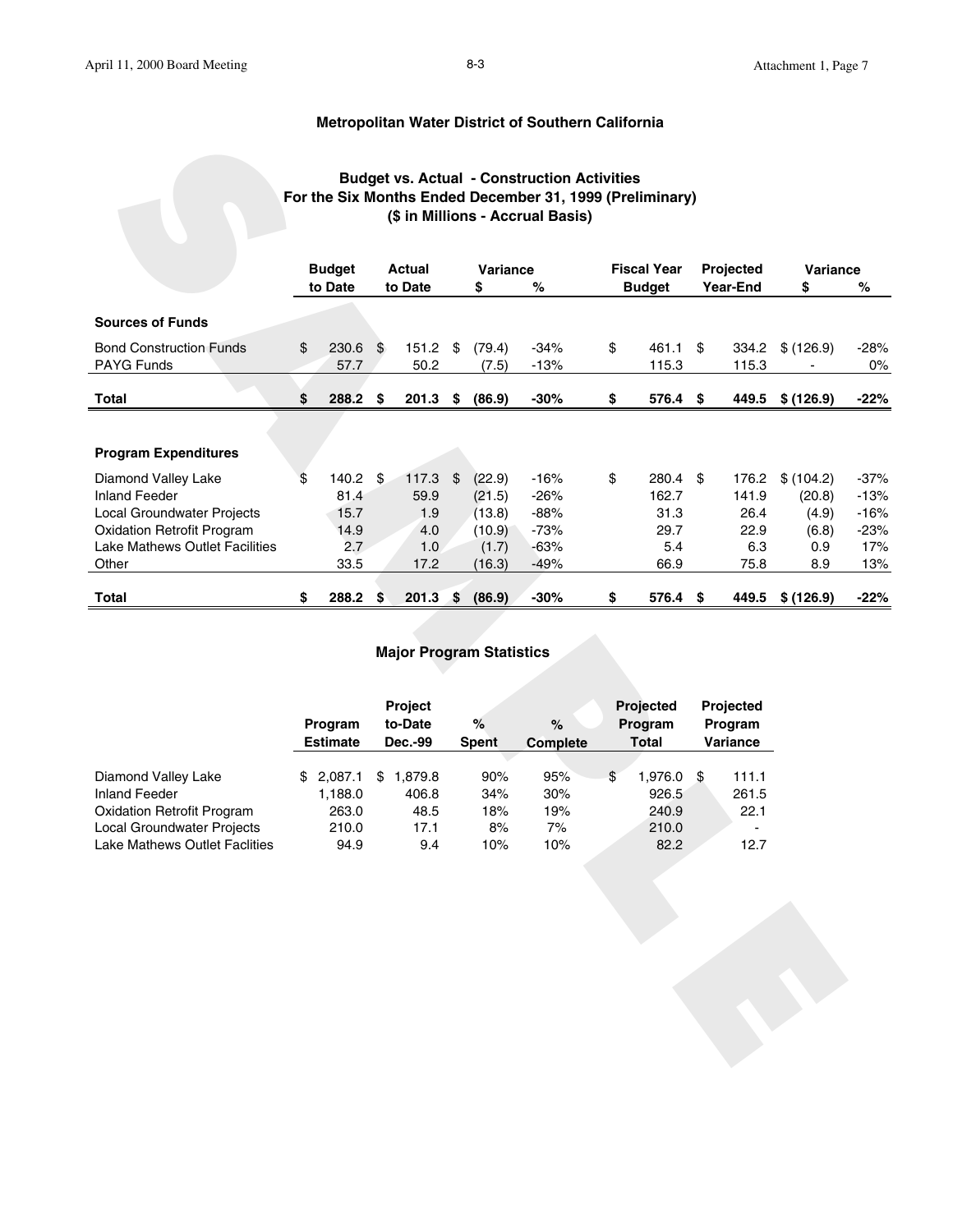#### **Statement of Operations**

#### **Budget vs. Actual (Accrual Basis)**

#### **For the Six Months Ended December 31, 1999 (Preliminary)**

#### **(\$ in Millions)**

#### **Six Months Ended December 31, 1999**

#### **Fiscal Year End**

|                                                  |      |               |      |                |      |                                    |      |                        |           | <b>Budget vs. Actual (Accrual Basis)</b>                 |           |    |                 |                |                |                        |     |                        |          |                           |           |
|--------------------------------------------------|------|---------------|------|----------------|------|------------------------------------|------|------------------------|-----------|----------------------------------------------------------|-----------|----|-----------------|----------------|----------------|------------------------|-----|------------------------|----------|---------------------------|-----------|
|                                                  |      |               |      |                |      |                                    |      |                        |           | For the Six Months Ended December 31, 1999 (Preliminary) |           |    |                 |                |                |                        |     |                        |          |                           |           |
|                                                  |      |               |      |                |      |                                    |      |                        |           | (\$ in Millions)                                         |           |    |                 |                |                |                        |     |                        |          |                           |           |
|                                                  |      |               |      |                |      |                                    |      |                        |           |                                                          |           |    |                 |                |                |                        |     |                        |          |                           |           |
|                                                  |      |               |      |                |      | Six Months Ended December 31, 1999 |      |                        |           |                                                          |           |    |                 |                |                |                        |     | <b>Fiscal Year End</b> |          |                           |           |
|                                                  |      | Dec. 31,      |      |                |      |                                    |      | <b>Variance from</b>   |           | <b>Variance from</b>                                     |           |    | <b>June 30,</b> |                |                |                        |     | <b>Variance from</b>   |          | <b>Variance from</b>      |           |
|                                                  |      | 1998          |      | <b>Budget</b>  |      | <b>Actual</b>                      |      | Budget*                |           | <b>Prior Year Actual*</b>                                |           |    | 1999            |                | Annual         | <b>Projected</b>       |     | Budget*                |          | <b>Prior Year Actual*</b> |           |
|                                                  |      | Actual        |      | to Date        |      | to Date                            |      | \$                     | $\%$      | \$                                                       | %         |    | Actual          |                | <b>Budget</b>  | <b>Year-End</b>        |     | \$                     | %        | \$                        | %         |
|                                                  |      |               |      |                |      |                                    |      |                        |           |                                                          |           |    |                 |                |                |                        |     |                        |          |                           |           |
| <b>Operating Revenues</b>                        |      |               |      |                |      |                                    |      |                        |           |                                                          |           |    |                 |                |                |                        |     |                        |          |                           |           |
| <b>Water Sales</b><br><b>RTS</b>                 | \$   | 326.9<br>40.0 | \$   | 360.8<br>40.0  | \$   | 415.5<br>40.0                      | -\$  | 54.7<br>$\overline{a}$ | 15%<br>0% | \$<br>88.6<br>0.0                                        | 27%<br>0% | \$ | 617.8<br>80.1   | -\$            | 666.0<br>80.0  | \$<br>718.2 \$<br>80.0 |     | 52.2<br>$\sim$         | 8%<br>0% | \$<br>100.4<br>(0.1)      | 16%<br>0% |
| Hydroelectric Power & Misc.                      |      | 8.2           |      | 9.8            |      | 9.8                                |      | $\blacksquare$         | 0%        | 1.6                                                      | 20%       |    | 11.0            |                | 19.6           | 19.6                   |     | $\blacksquare$         | 0%       | 8.6                       | 78%       |
|                                                  |      |               |      |                |      |                                    |      |                        |           |                                                          |           |    |                 |                |                |                        |     |                        |          |                           |           |
| <b>Total Operating Revenues</b>                  | \$   | 375.1         | \$   | 410.6          | \$   | 465.3                              | -S   | 54.7                   | 13%       | \$<br>90.2                                               | 24%       | S. | 708.9 \$        |                | 765.6          | \$<br>817.8 \$         |     | 52.2                   | 7%       | \$<br>108.9               | 15%       |
| <b>Operating Expenses</b>                        |      |               |      |                |      |                                    |      |                        |           |                                                          |           |    |                 |                |                |                        |     |                        |          |                           |           |
| Operations & Maintenance                         |      | \$100.2       | -\$  | 101.5          | - \$ | 89.4                               | \$   | 12.1                   | 12%       | \$<br>(10.8)                                             | $-11%$    | \$ | 182.5           | \$             | 208.2          | \$<br>$193.2$ \$       |     | 15.0                   | 7%       | \$<br>10.7                | 6%        |
| <b>Power &amp; Water Costs</b>                   |      | 92.0          |      | 102.8          |      | 92.5                               |      | 10.3                   | 10%       | 0.5                                                      | 1%        |    | 210.9           |                | 201.6          | 192.0                  |     | 9.6                    | 5%       | (18.9)                    | $-9%$     |
| Water Mgt. Programs                              |      | 13.4          |      | 18.0           |      | 13.7                               |      | 4.3                    | 24%       | 0.3                                                      | 2%        |    |                 |                | 35.9           | 32.2                   |     | 3.7                    | 10%      | 32.2                      |           |
| Depreciation & Amortization                      |      | 65.6          |      | 75.1           |      | 73.3                               |      | 1.8                    | 2%        | 7.7                                                      | 12%       |    | 150.1           |                | 150.1          | 150.1                  |     | $\sim$                 | 0%       | 0.0                       | 0%        |
| Other                                            |      | 0.2           |      | $\blacksquare$ |      | 0.6                                |      | (0.6)                  |           | 0.4                                                      | 200%      |    | 0.6             |                | $\sim$         | 0.6                    |     | (0.6)                  |          | 0.0                       | 0%        |
| <b>Total Operating Expenses</b>                  | \$   | 271.4         | -\$  | 297.3          | \$   | 269.5                              | -\$  | 27.8                   | 9%        | \$<br>(1.9)                                              | $-1%$     | \$ | 544.1           | $\mathfrak{S}$ | 595.8          | \$<br>568.1            | -\$ | 27.7                   | 5%       | \$<br>24.0                | 4%        |
| <b>Operating Income</b>                          | \$   | 271.4         | - \$ | 113.3          | \$   | 195.8                              | - \$ | 82.5                   | 73%       | \$<br>(75.6)                                             | $-28%$    | \$ | 164.8           | \$             | 169.8          | \$<br>249.7            | -\$ | 79.9                   | 47%      | \$<br>84.9                | 52%       |
|                                                  |      |               |      |                |      |                                    |      |                        |           |                                                          |           |    |                 |                |                |                        |     |                        |          |                           |           |
| Other Income/(Expenses)<br>Net Taxes/Annexations | \$   | 43.1          | -\$  | 44.5           | - \$ | 46.8                               | -\$  | 2.3                    | 5%        | \$<br>3.7                                                | 9%        | \$ | 88.1            | \$             | 89.0           | \$<br>$93.6$ \$        |     | 4.6                    | 5%       | \$<br>5.5                 | 6%        |
| Interest Income                                  |      | 37.0          |      | 24.0           |      | 22.1                               |      | (1.9)                  | $-8%$     | (14.9)                                                   | -40%      |    | 64.2            |                | 48.0           | 45.0                   |     | (3.0)                  | $-6%$    | (19.2)                    | $-30%$    |
| <b>Bond Interest Expense</b>                     |      | (46.2)        |      | (33.2)         |      | (27.9)                             |      | 5.3                    | 16%       | 18.3                                                     | $-40%$    |    | (94.5)          |                | (66.4)         | (55.8)                 |     | 10.6                   | 16%      | 38.7                      | $-41%$    |
| Research and Development                         |      |               |      | $\sim$         |      | (8.5)                              |      | (8.5)                  |           | (8.5)                                                    |           |    | $\blacksquare$  |                | $\blacksquare$ | (12.5)                 |     | (12.5)                 |          | (12.5)                    |           |
| Other                                            |      | (2.8)         |      | $\sim$         |      | (0.2)                              |      | (0.2)                  |           | 2.6                                                      | $-93%$    |    | (8.8)           |                |                | (0.2)                  |     | (0.2)                  |          | 8.6                       | $-98%$    |
| Subtotal                                         | - \$ | 31.1          | \$   | 35.3           | \$   | 32.3                               | -\$  | (3.0)                  | $-8%$     | \$<br>1.2                                                | 4%        | \$ | 49.0            | \$             | 70.6           | \$<br>$70.1$ \$        |     | (0.5)                  | $-1%$    | \$<br>21.1                | 43%       |
| <b>Net Income</b>                                | \$   | 302.5         | - \$ | 148.6          | - \$ | $228.1$ \$                         |      | 79.5                   | 54%       | \$<br>(74.4)                                             | -25%      | \$ | 213.8           | \$             | $240.4$ \$     | 319.8 \$               |     | 79.4                   | 33%      | \$<br>106.0               | 50%       |
| <b>Sales Statistics</b>                          |      |               |      |                |      |                                    |      |                        |           |                                                          |           |    |                 |                |                |                        |     |                        |          |                           |           |
|                                                  |      |               |      |                |      |                                    |      |                        |           |                                                          |           |    |                 |                |                |                        |     |                        |          |                           |           |
| Water Sales (TAF)                                |      | 842.7         |      | 942.0          |      | 1.077.3                            |      | 135.3                  | 14%       | \$<br>234.6                                              | 28%       |    | 1.595.0         |                | 1,739.0        | 1.874.3                |     | 135.3                  | 8%       | \$<br>279.3               | 18%       |

\*A positive number is a favorable variance; a negative number is an unfavorable variance.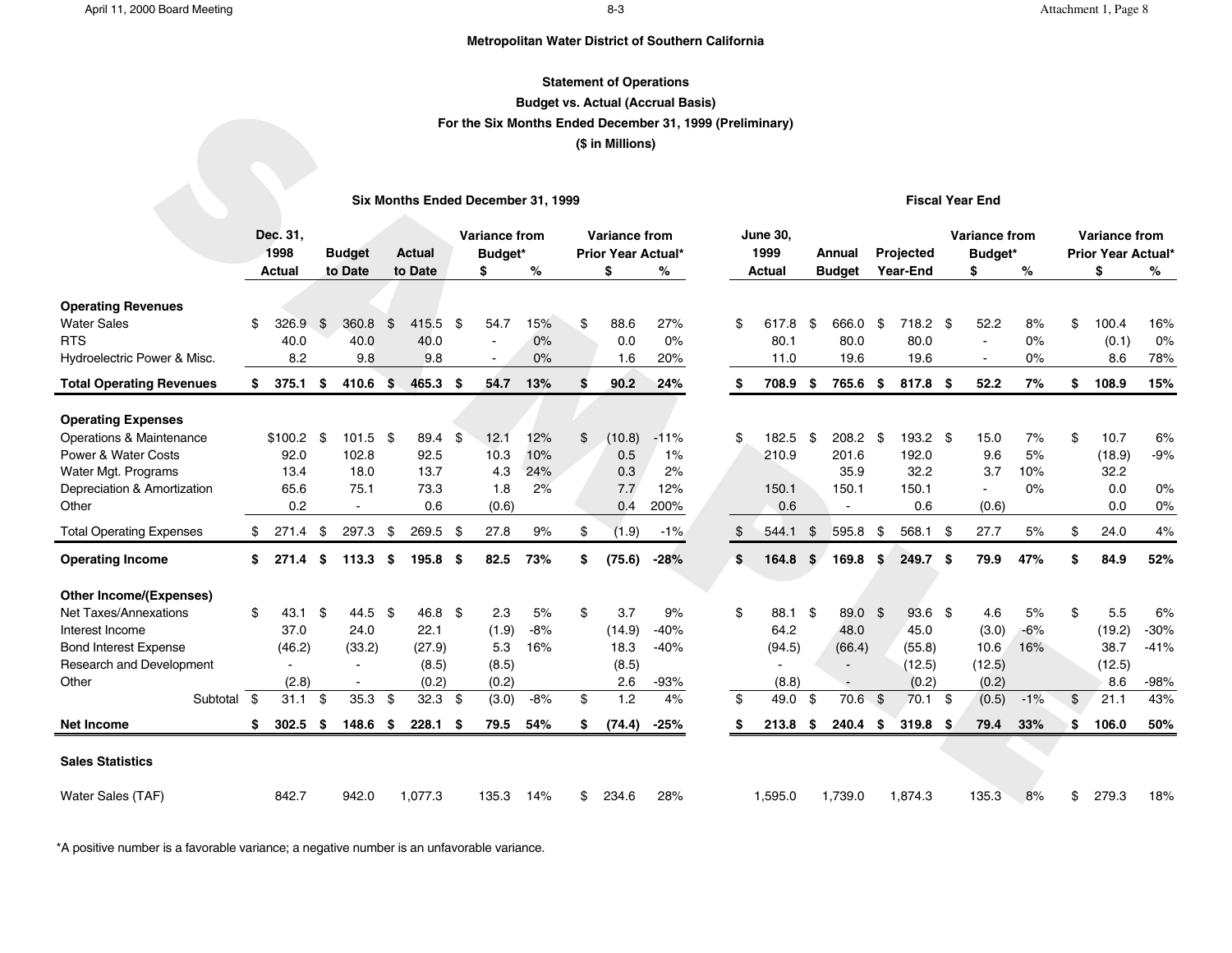#### **Fiscal Year 1999-2000 Budget vs. Actual (Accrual Basis) Operating Expense Breakdown (\$ in Millions)**

|                                                                                           |                  | , 1900 1901 19     |               |  | <b>Operating Expense Breakdown</b><br>(\$ in Millions) | 33 2000 Buuget vs. Adiual (Addi uai Basis)               |          |                                            |      |
|-------------------------------------------------------------------------------------------|------------------|--------------------|---------------|--|--------------------------------------------------------|----------------------------------------------------------|----------|--------------------------------------------|------|
|                                                                                           |                  |                    |               |  |                                                        | For the Six Months Ended December 31, 1999 (Preliminary) |          |                                            |      |
|                                                                                           | Dec. 31,<br>1998 |                    | <b>Budget</b> |  | <b>Actual</b>                                          | Variance from<br>Budget*                                 |          | <b>Variance from Prior</b><br>Year Actual* |      |
|                                                                                           |                  | <b>Actual</b>      | to Date       |  | to Date                                                | \$                                                       | $\%$     | \$                                         | $\%$ |
| <b>Operations &amp; Maintenance</b>                                                       |                  |                    |               |  |                                                        |                                                          |          |                                            |      |
| Labor                                                                                     | \$               | $40.6$ \$          | 42.2 \$       |  | 40.5 \$                                                | 1.7                                                      | 4% \$    | 0.1                                        | 0%   |
| Additives                                                                                 |                  | 18.7               | 19.2          |  | 15.9                                                   | 3.3                                                      | 17%      | 15.4                                       | 82%  |
| Materials & Supplies                                                                      |                  | 8.7                | 11.1          |  | 7.6                                                    | 3.5                                                      | 32%      | 5.2                                        | 60%  |
| <b>Professional Services</b>                                                              |                  | 7.5                | 9.8           |  | 7.8                                                    | 2.0                                                      | 20%      | 5.5                                        | 73%  |
| <b>Outside Non-Professional Services</b>                                                  |                  | 2.4                | $5.6\,$       |  | 3.7                                                    | 1.9                                                      | 34%      | $0.5\,$                                    | 21%  |
| <b>Utility Costs</b>                                                                      |                  | 2.2                | 3.1           |  | $3.0\,$                                                | 0.1                                                      | $3%$     | 2.1                                        | 95%  |
| Other                                                                                     |                  | 20.1               | 15.8          |  | 15.4                                                   | 0.4                                                      | 3%       | 19.7                                       | 98%  |
| Total                                                                                     | \$               | 100.2 <sup>5</sup> | $101.5$ \$    |  | 89.4 \$                                                | 12.9                                                     | $13%$ \$ | 87.3                                       | 87%  |
| <b>Power and Water Costs</b>                                                              |                  |                    |               |  |                                                        |                                                          |          |                                            |      |
| Power and Water                                                                           | \$               | $92.6$ \$          | $102.8$ \$    |  | 97.3 \$                                                | 5.5                                                      | $5%$     | 87.1                                       | 94%  |
| SWP Prior Year Adjustments                                                                |                  | 2.6                |               |  | (4.8)                                                  | 4.8                                                      |          | $7.4$                                      | 285% |
| Total                                                                                     | \$               | $95.2$ \$          | $102.8$ \$    |  | $92.5$ \$                                              | 23.2                                                     | 23% \$   | 72.0                                       | 76%  |
| *A positive number is a favorable variance; a negative number is an unfavorable variance. |                  |                    |               |  |                                                        |                                                          |          |                                            |      |
|                                                                                           |                  |                    |               |  |                                                        |                                                          |          |                                            |      |
|                                                                                           |                  |                    |               |  |                                                        |                                                          |          |                                            |      |
|                                                                                           |                  |                    |               |  |                                                        |                                                          |          |                                            |      |
|                                                                                           |                  |                    |               |  |                                                        |                                                          |          |                                            |      |
|                                                                                           |                  |                    |               |  |                                                        |                                                          |          |                                            |      |
|                                                                                           |                  |                    |               |  |                                                        |                                                          |          |                                            |      |
|                                                                                           |                  |                    |               |  |                                                        |                                                          |          |                                            |      |
|                                                                                           |                  |                    |               |  |                                                        |                                                          |          |                                            |      |
|                                                                                           |                  |                    |               |  |                                                        |                                                          |          |                                            |      |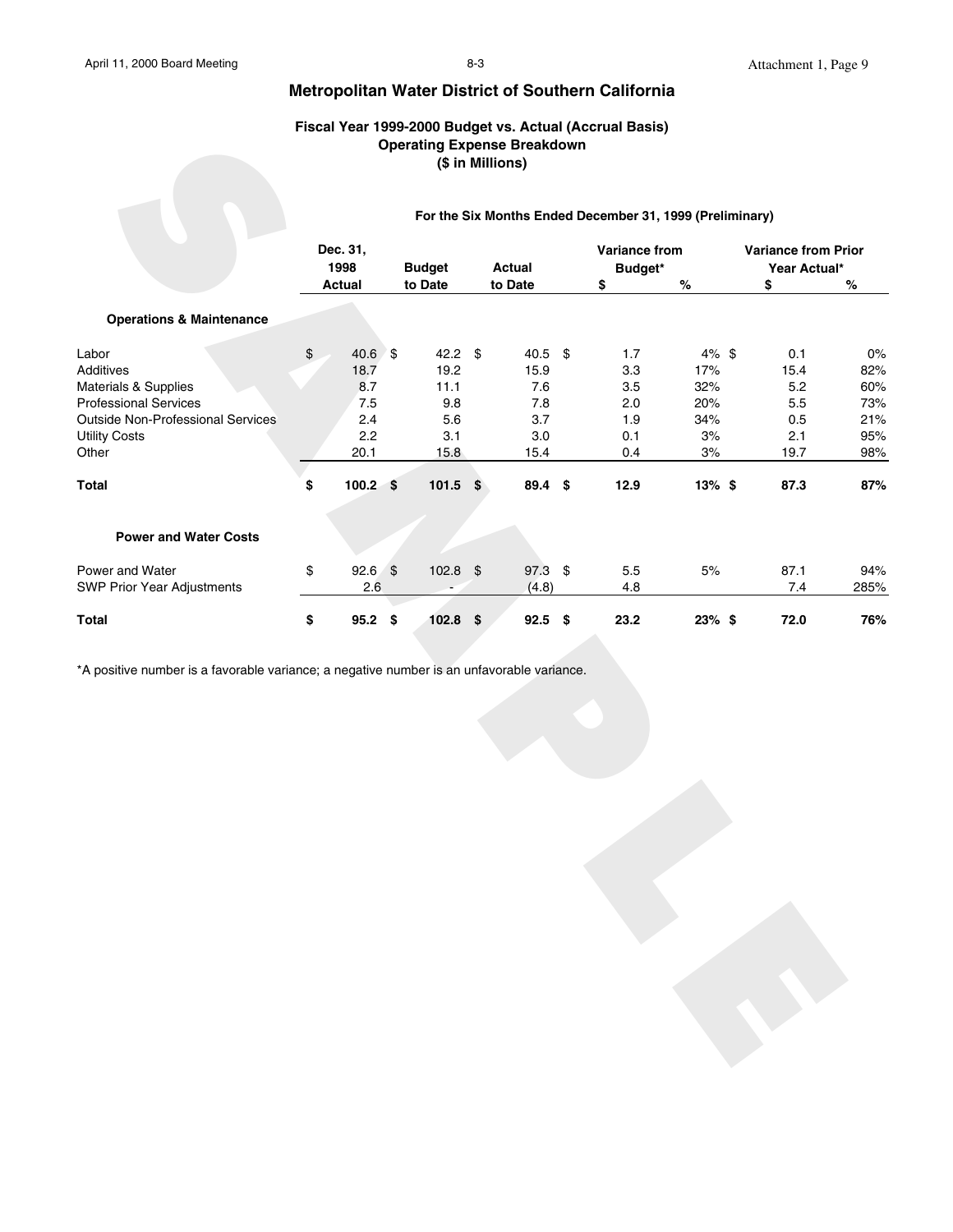### **Ratio Definitions**

### **Operating Ratio:**

 Operating Expense divided by Operating Revenue This ratio measures the comfort margin between annual recurring costs and revenues

# **Revenue Bond Debt Service Coverage:**

 Net revenues divided by annual revenue bond principal and interest requirements An indicator of credit quality, with the highest coverage ratios normally equating to highest credit quality

# **Revenue Bond & Commercial Paper Debt Service Coverage:**

 Net revenues divided by annual revenue bond principal and interest and commercial paper interest requirements An indicator of credit quality, with the highest coverage ratios normally equating to highest credit quality

# **O&M as a % of Operating Expense:**

 Operations and Maintenance Expense divided by Operating Expenses An indicator of an organization's efficiency

# **Net Change in O&M to CPI:**

 Percent change in annual O&M costs compared to annual change in CPI An indicator of increases/decreases in productivity

# **Debt as a percent of equity:**

 Long-Term Debt divided by Equity This ratio indicates the relative debt load of an organization.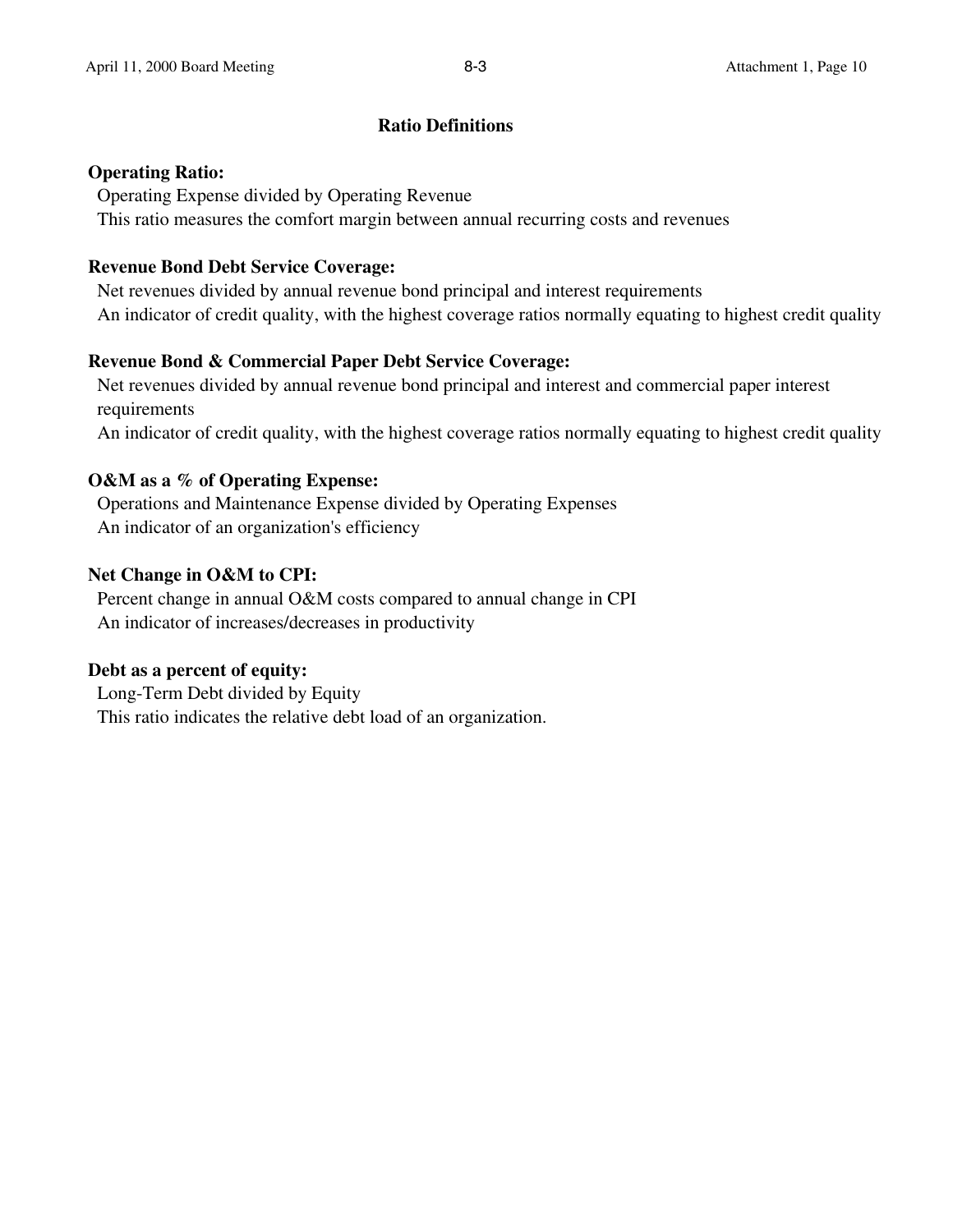#### **§ 2720. General Manager's Quarterly Reports.**

The General Manager shall quarterly make the following reports:

(a) To the Engineering and Operations Committee:

(1) On service connections approved by the General Manager pursuant to Sections 4700-4708 with the estimated cost and approximate location of each;

(2) On the execution of any relocation agreements involving an amount in excess of \$100,000 under the authority of Section 8118(a);

(3) On the execution of any contract authorized pursuant to Section 8121; and

(4) On the status of the Local Projects Program, including the execution of any Local Projects Program agreements under the authority of Section 4516.

(b) To the Subcommittee on Real Property and Asset Management: (1) Deeds or grants accepted during the

preceding quarter;

(2) Easements, or similar rights, granted during the preceding quarter under the authority of Section 8220, and shall also include in such report any relocation or protection agreement made in connection therewith;

(3) All leases made during the preceding quarter under the authority of Sections 8222 and 8223;

(4) The details of any transactions during the preceding quarter in which an improvement was disposed of in such a manner as to make the improvement available for subsequent use by a party other than the District; and

(5) Property sold pursuant to the authority granted by Section 8240 et seq.

(6) The status of all information technology projects throughout the organization

(c) To the Legal and Claims Committee, jointly with the General Counsel, the exercise of any power delegated to them by Sections 6431, 6433 and 6434.

(d) To the Subcommittee on Organization and Personnel on the employment of any consultant, the extension of any consulting agreement, and on the exercise of authority under Section 8103(k) and 8117 during the preceding calendar quarter. The report covering the last calendar quarter of the year may be combined with and included in the annual report. Each such report shall indicate when a consultant is a former employee of the District.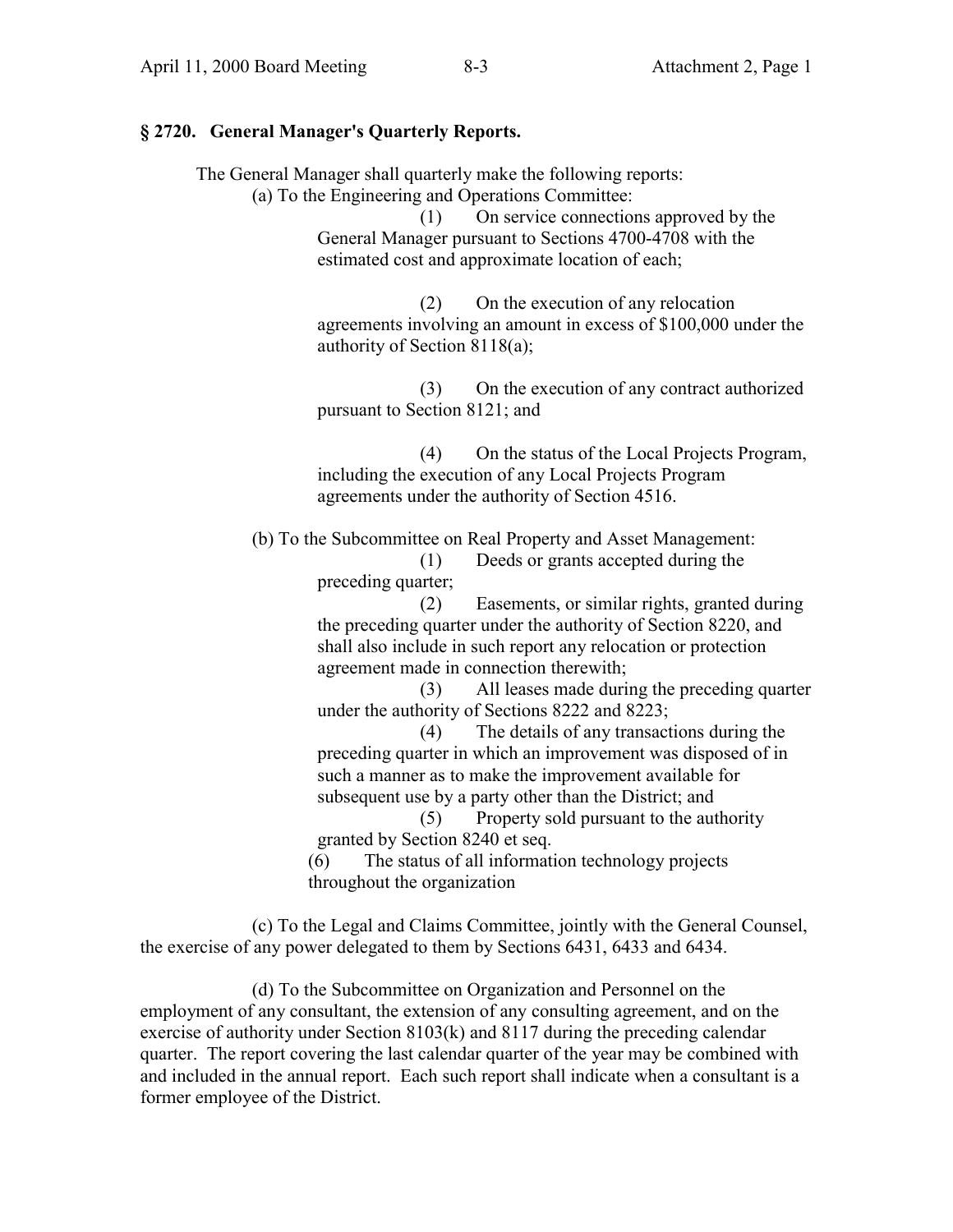(e) To the Water Planning and Resources Committee on the status of the Local Projects Program, including the execution of any Local Projects Program agreements under the authority of Section 4516.

(f) To Budget and Finance Committee a summary of financial performance including Comparative Statements of Operations and Comparative Balance Sheets and variances thereof from estimates.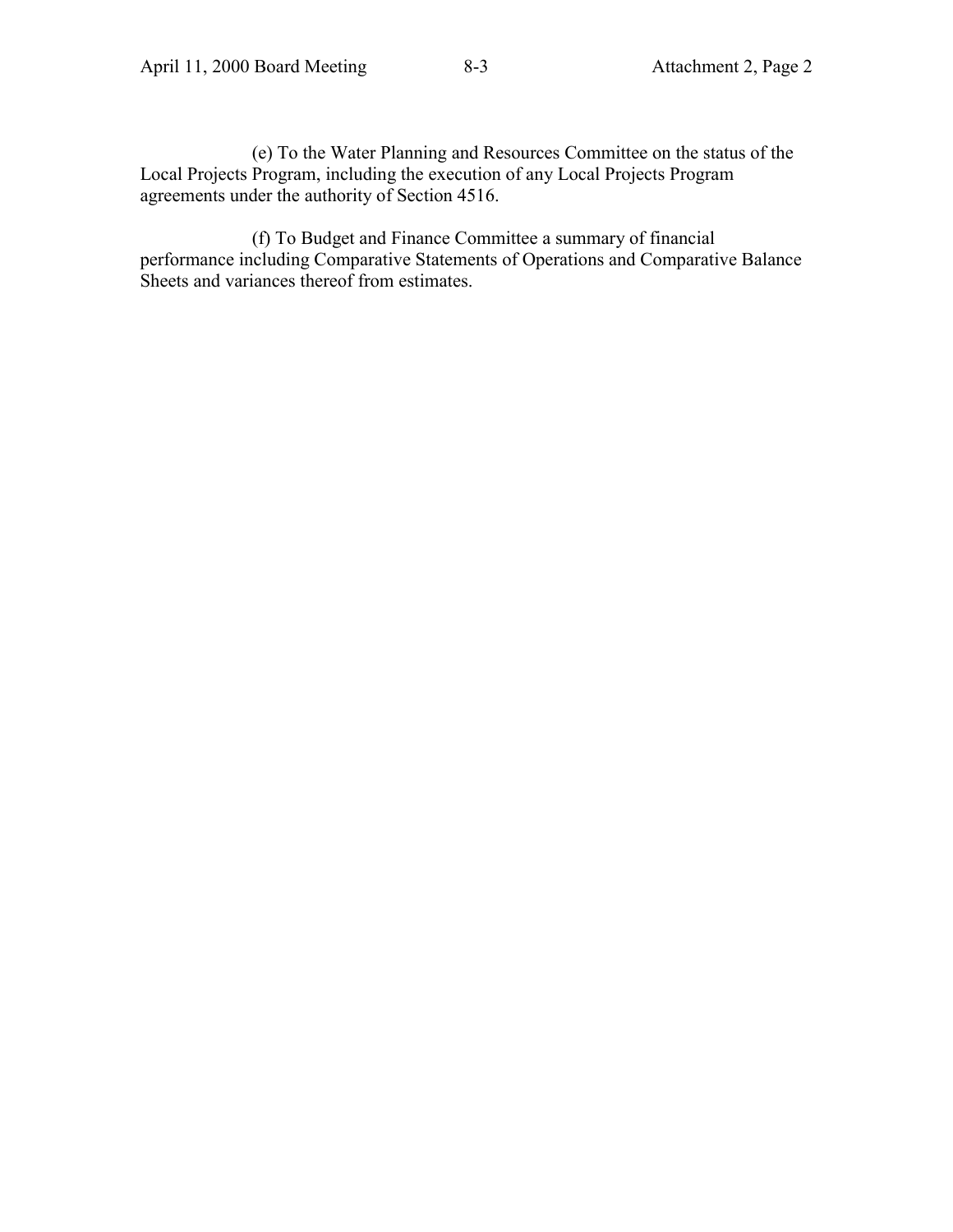# **§ 2740. General Manager's Monthly Reports.**

(a) The General Manager shall monthly report to the Board the execution of any power or transmission contract authorized by Section 8118(c) and any transaction made under such contract.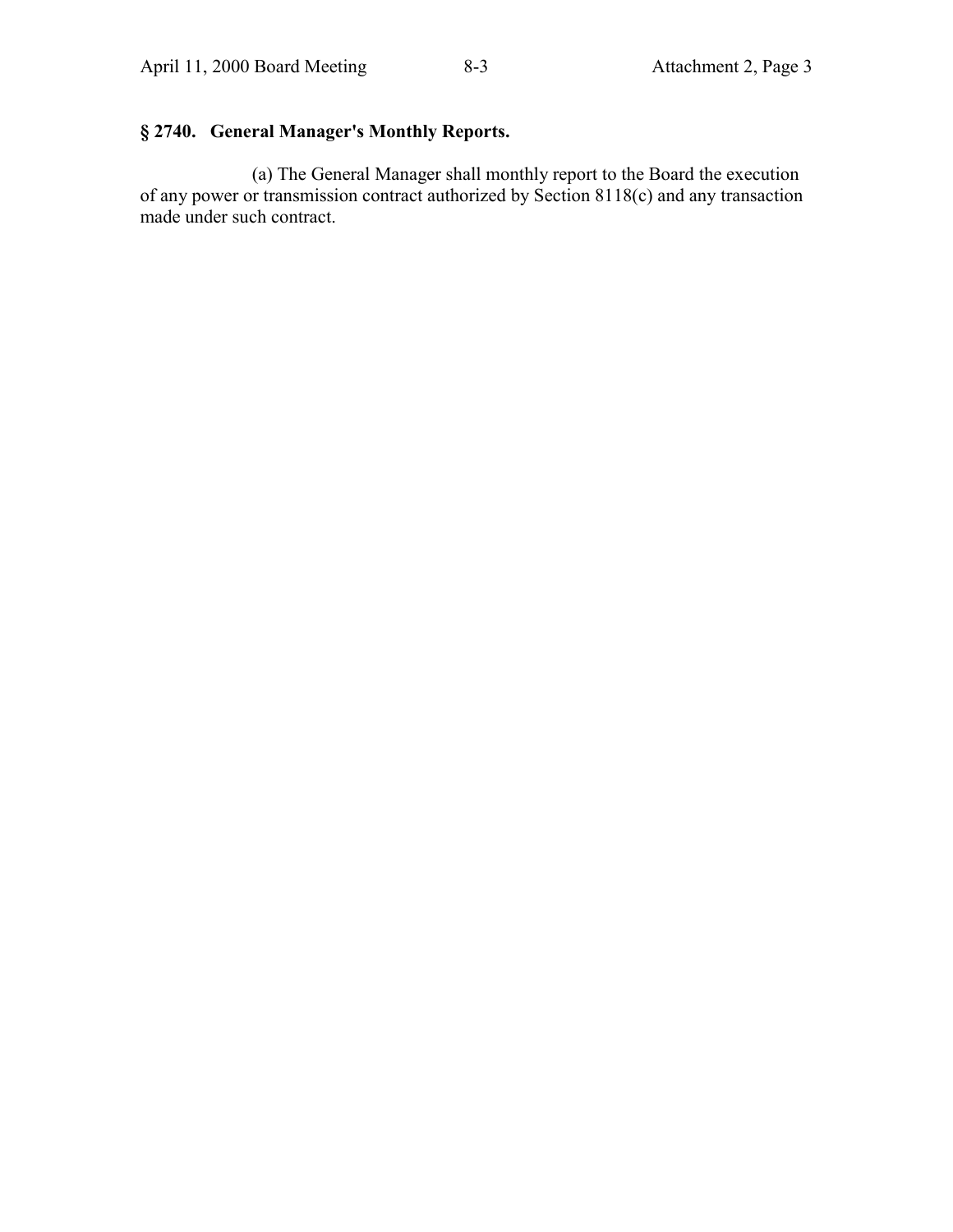# **2720. General Manager's Quarterly Reports.**

The General Manager shall quarterly make the following reports:

(a) To the Engineering and Operations Committee:

(1) On service connections approved by the General Manager pursuant to Sections 4700-4708 with the estimated cost and approximate location of each;

(2) On the execution of any relocation agreements involving an amount in excess of \$100,000 under the authority of Section 8118(a);

(3) On the execution of any contract authorized pursuant to Section 8121; and

(4) On the status of the Local Projects Program, including the execution of any Local Projects Program agreements under the authority of Section 4516.

(b) To the Subcommittee on Real Property and Asset Management: (1) Deeds or grants accepted during the

preceding quarter;

(2) Easements, or similar rights, granted during the preceding quarter under the authority of Section 8220, and shall also include in such report any relocation or protection agreement made in connection therewith;

(3) All leases made during the preceding quarter under the authority of Sections 8222 and 8223;

(4) The details of any transactions during the preceding quarter in which an improvement was disposed of in such a manner as to make the improvement available for subsequent use by a party other than the District; and

(5) Property sold pursuant to the authority granted by Section 8240 et seq.

(6) The status of all information technology projects throughout the organization

(c) To the Legal and Claims Committee, jointly with the General Counsel, the exercise of any power delegated to them by Sections 6431, 6433 and 6434.

(d) To the Subcommittee on Organization and Personnel on the employment of any consultant, the extension of any consulting agreement, and on the exercise of authority under Section 8103(k) and 8117 during the preceding calendar quarter. The report covering the last calendar quarter of the year may be combined with and included in the annual report. Each such report shall indicate when a consultant is a former employee of the District.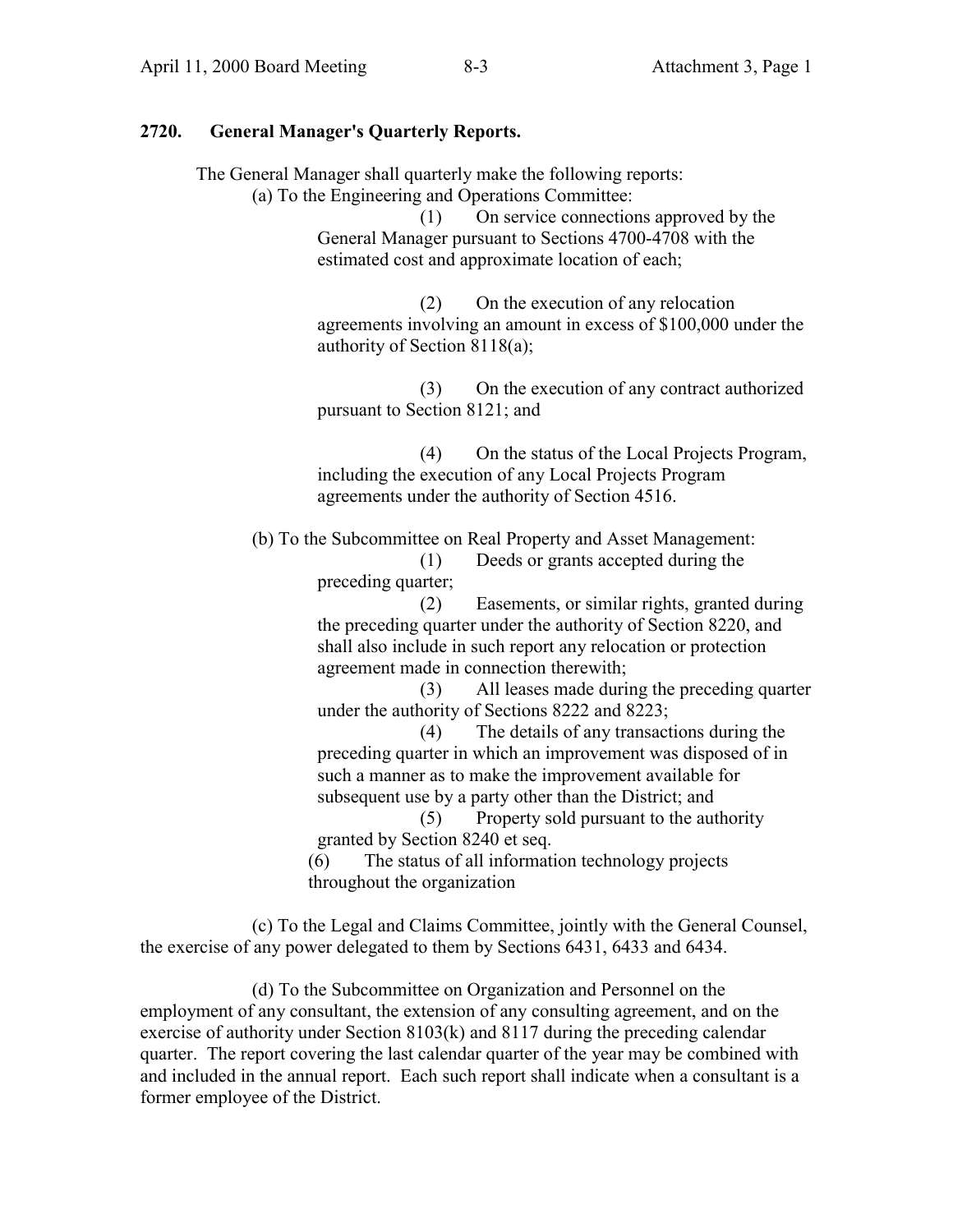(e) To the Water Planning and Resources Committee on the status of the Local Projects Program, including the execution of any Local Projects Program agreements under the authority of Section 4516.

(f) To Budget and Finance Committee a summary of financial performance including Comparative Statements of Operations and Comparative Balance Sheets and variances thereof from estimates.